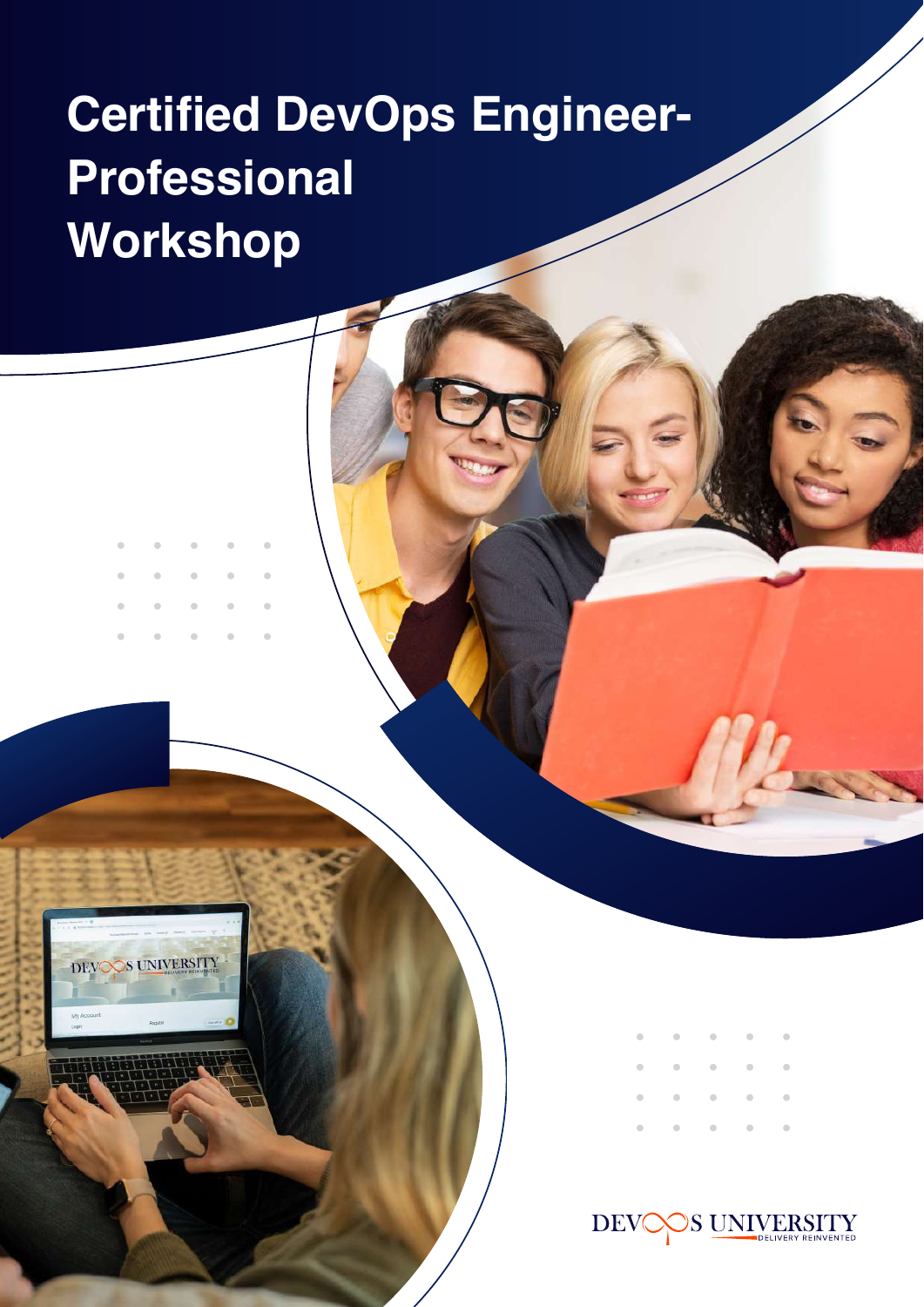# TABLE OF TABLE OF **ENT**

| 02. Key Features, Skills and Tools 04 |                                |
|---------------------------------------|--------------------------------|
|                                       |                                |
|                                       |                                |
|                                       |                                |
|                                       |                                |
|                                       |                                |
|                                       |                                |
|                                       | 07. About DevOps University 17 |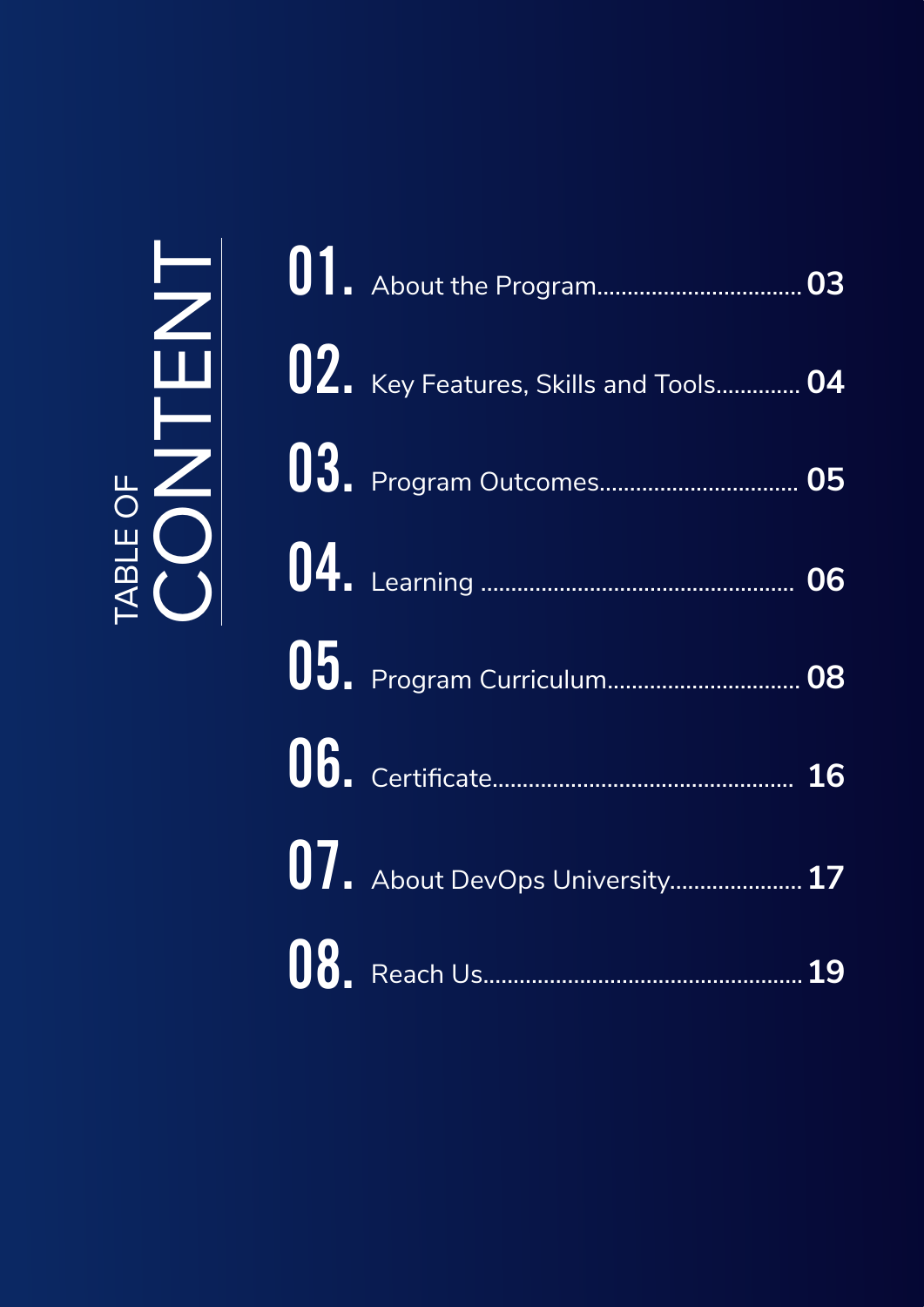

# About the Course

Certified DevOps Engineer - Professional Workshop is a creation of the experts to give you the real-world knowledge and experience that provides an extra "OOMPH" that makes you stand apart from the crowd in the field of DevOps.

This program empowers you with the crucial aspects of DevOps and upskill you as a Certified DevOps Engineer. This program will enable you to understand the key concepts and application of DevOps tools stack to execute the entire CI/CD pipeline in your project.

This certification is intricately designed to fuel you with theoretical and practical components of DevOps. As a Certified DevOps Engineer - Professional, you would have the knowledge to implement the latest DevOps methodologies and build software for the real-world situations.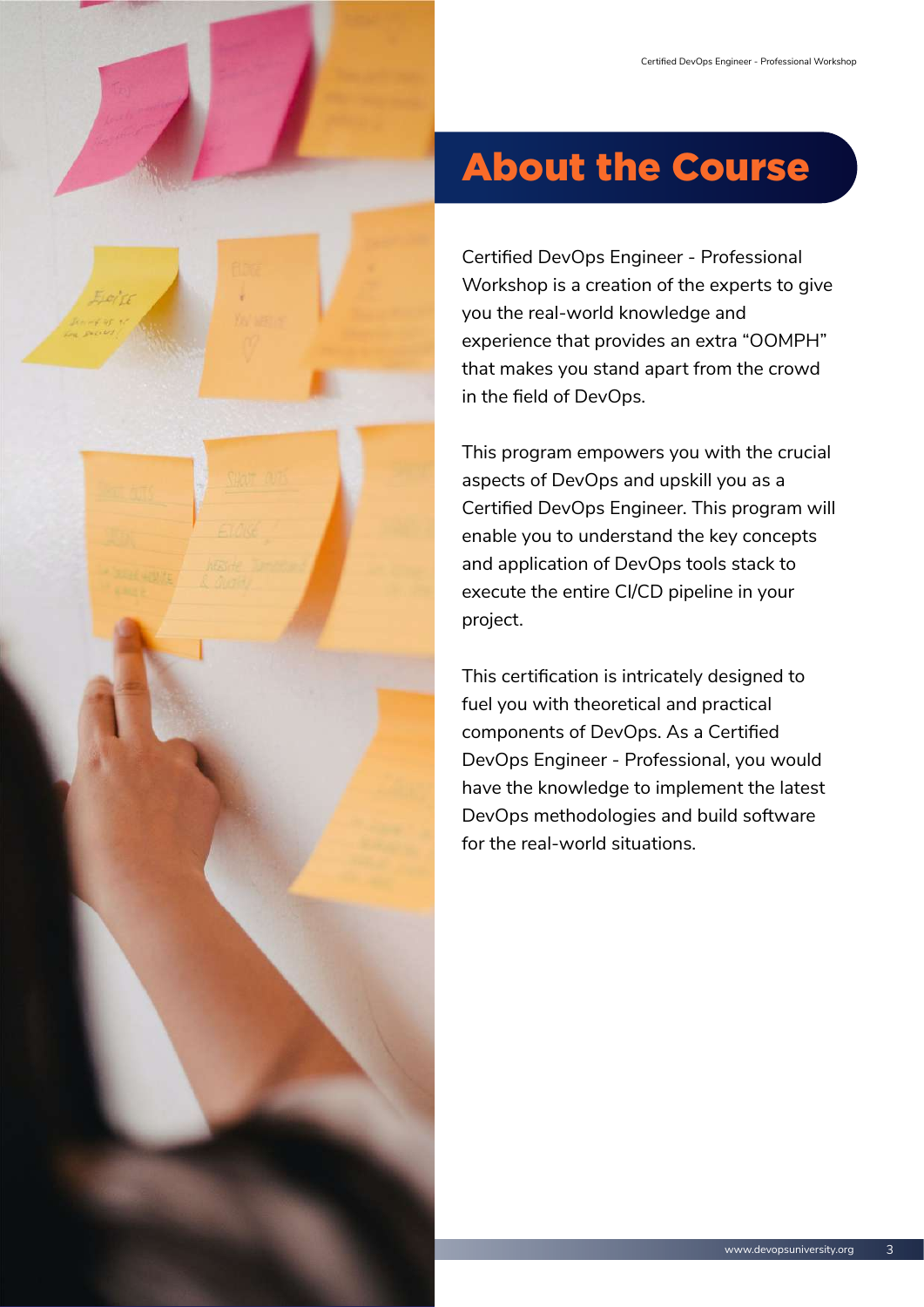# Key Features

- 46 hours of practical oriented  $\varnothing$ training cum workshop
- Certificate Guidance ്
- **ma** Flexible Schedule
- **Project Support**
- **A Placement Assistance**
- Each session followed with 灆 exercise and Project Work
- Industry specific project implementation
- Doubt Clearing and Technical Support
- ed Job Posting
- CV Building  $\mathbb{P}$
- **圖 Mock Interview and Tips**

# Skills and Tools

| (✓) Git          |  |
|------------------|--|
| $\odot$ Selenium |  |

- 
- 
- 
- 

#### $\odot$  Docker

- $\odot$  Maven
- $\odot$  Jenkins  $\odot$  Jfrog
	- Nagios JUnit Chef
- $\odot$  Terraform  $\odot$  Microservices
- $\odot$  Grafana
- $\odot$  Prometheus
- $\odot$  Puppet
- 

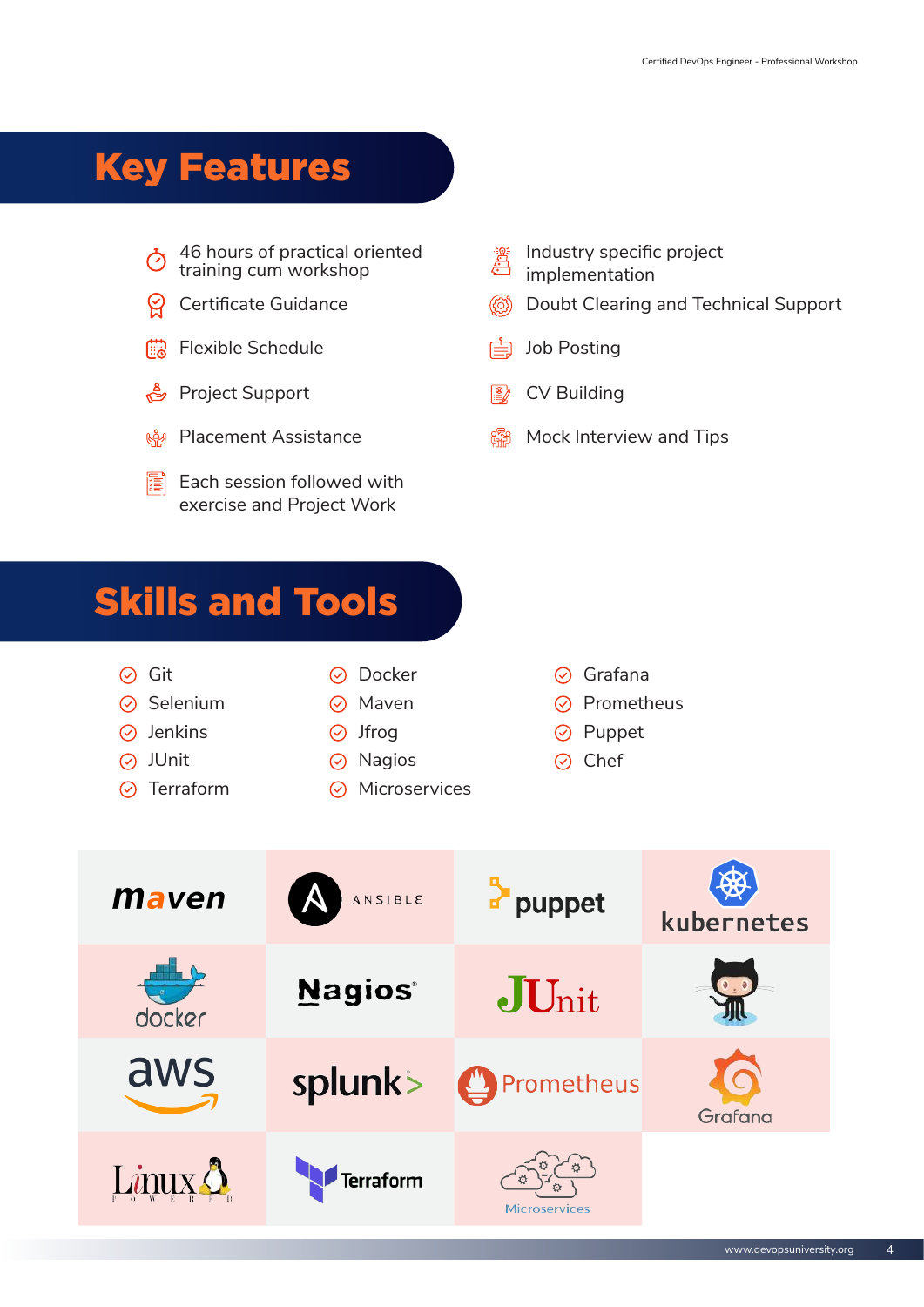# Program Outcome

- $\odot$  Master the working and cycle of DevOps and use software development in real world
- $\odot$  Become a skilled DevOps practitioner with the ability to give valuable inputs in your projects and organization
- $\odot$  Understand and build software through a multi-dimensional lens
- $\odot$  Build a running, industry-aligned project from scratch
- $\odot$  Opens up a range of career opportunities
- $\odot$  Learn to work efficiently, streamline workflows and reduce costs in your projects and organization
- $\odot$  Understand the needs of the enterprise as well as the customer and create win-win situations and provide customer satisfaction

#### **Who should enroll in the program?**

- $\odot$  Software Developers
- **⊙** Technical Project Managers
- $\odot$  Solution Architects
- $\odot$  Operations Support Engineers
- **⊙** Deployment Engineers
- $\odot$  Software Testers
- $\odot$  Security Engineers
- $\odot$  Integration Specialists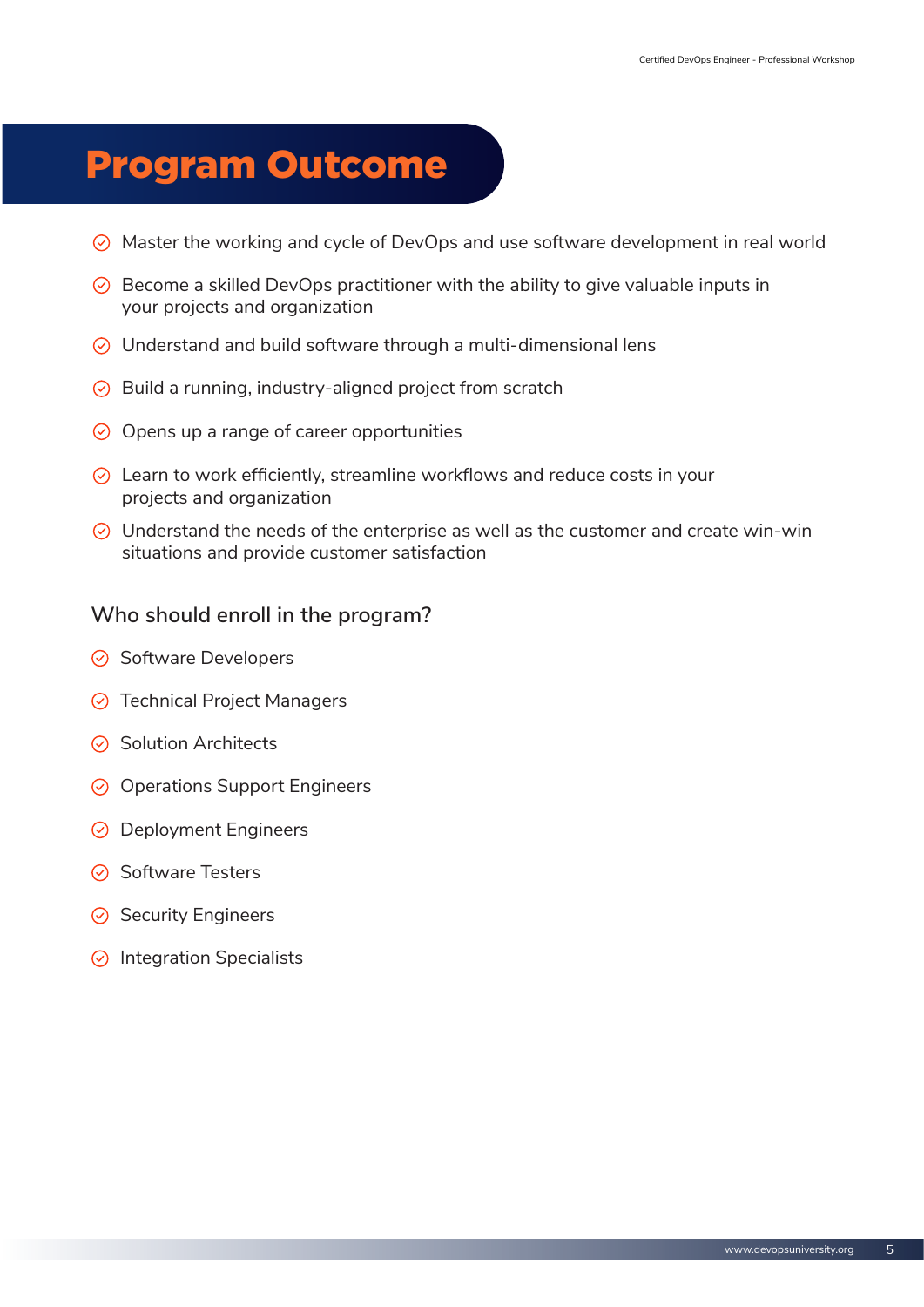# Learning

#### STEP 1 **Get familiar and fluent in DevOps methodologies and the core concepts behind CI/CD**

- $\odot$  Understand the basics of the DevOps cycle
- $\odot$  Become familiar with the terms and concepts of DevOps
- $\odot$  Comprehend the beginning of the DevOps cycle
- $\odot$  Know how to use DevOps at organization level
- $\odot$  Understand how DevOps can help organization reduce costs and increase efficiency in every area
- $\odot$  Easily understand the concepts of CI/CD
- $\odot$  Know the basics of testing and security

#### **STEP 2** Git and GitHub

- **⊙** Understand what Git and Git Hub is?
- $\odot$  Understanding the how version control system can be implemented in Devops cycle?

#### STEP 3 **Jenkins and Maven and automating tests**

- $\odot$  Understand and implement Continuous Integration (CI) using tools like Jenkins
- $\odot$  Learn to manage software lifecycle with Maven

#### **STEP 4** Automate testing of web elements using Selenium suite of tools

- $\odot$  Learn to test applications with Selenium Framework
- $\odot$  Understanding the Selenium suite of software including Selenium Remote Control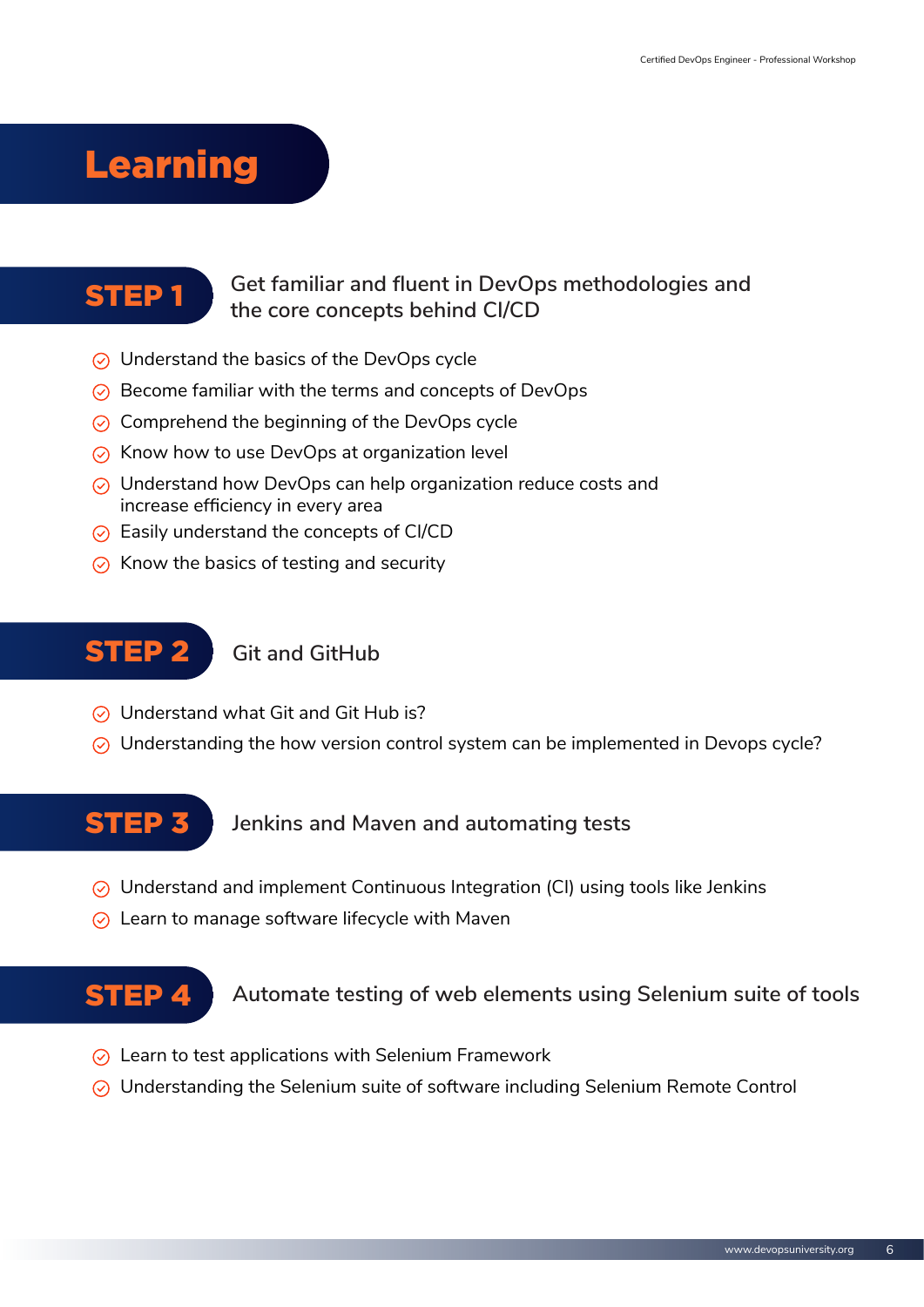## STEP 5 **Understanding Artifactory like Jfrog**

 $\odot$  Get hands on Universal Artifact Management for Devops Acceleration

STEP 6 **Learn the importance of Configuration-Management Tools**

- $\odot$  Use imperative language Chef for configuration management
- $\odot$  Learn to use declarative language Puppet for configurations

STEP 7 **Containerization**

 $\odot$  Build and deploy containers using Docker

STEP 8 **CI/CD pipeline** 

- $\odot$  Set up your entire pipeline
- $\odot$  Execute CI/CD pipeline using a series of automation tools

STEP 9 **Continuous Monitoring**

**Use and learn following tools to perform Continuous Monitoring**

- $\odot$  Nagios
- $\odot$  Grafana
- $\odot$  Prometheus



- $\odot$  Infrastructure as code
- $\odot$  Setting up Terraform
- **⊘** Terraform on AWS
- **⊙** Terraform on Google Cloud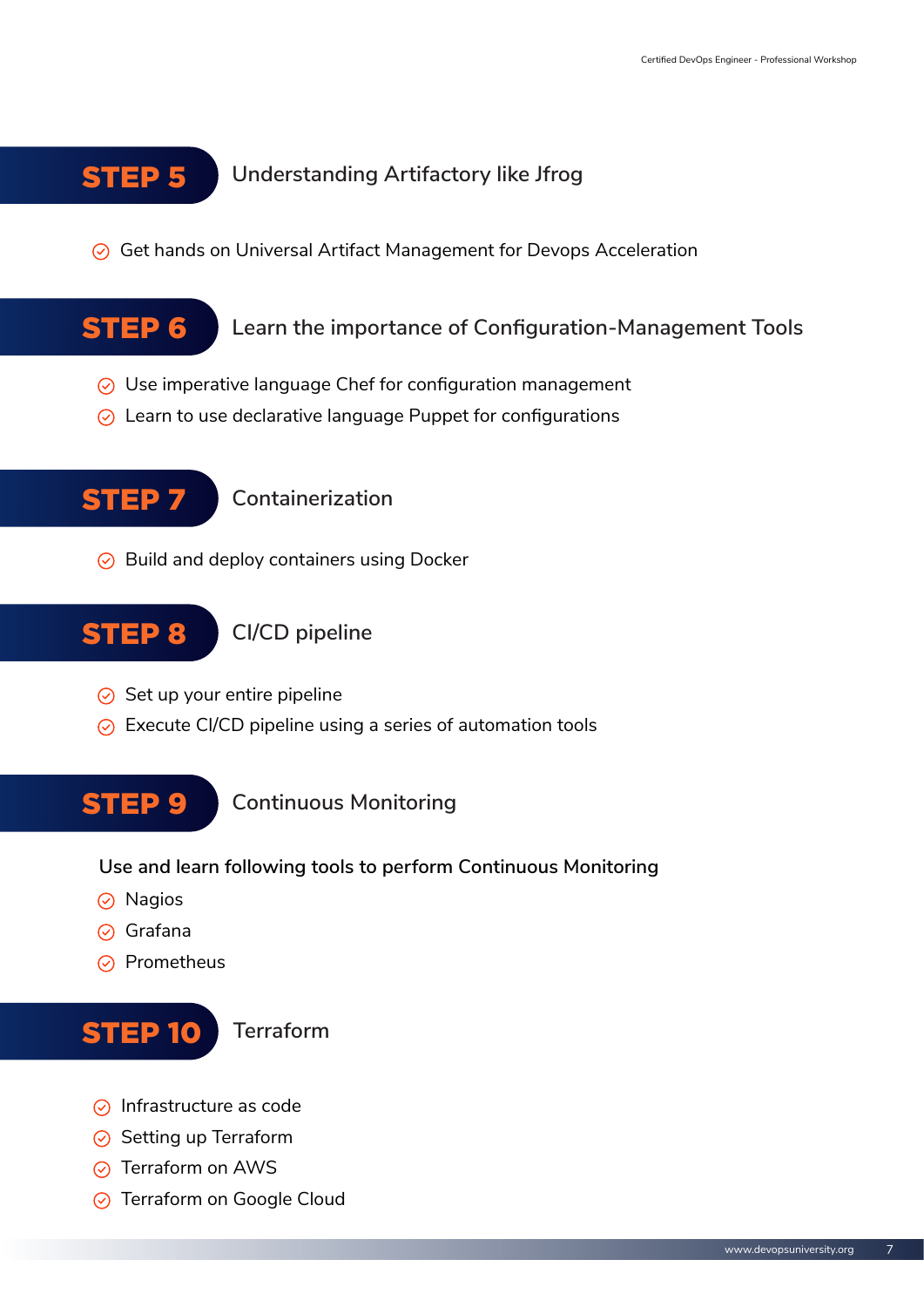## STEP 11 **Microservices**

- **⊙** Evolutions of Microservices
- **⊙** Developing First Microservices
- $\odot$  Microservices Testing
- **⊘** Deploying Microservices with CICD Pipelines

**STEP 12** Real-life scenarios and Case studies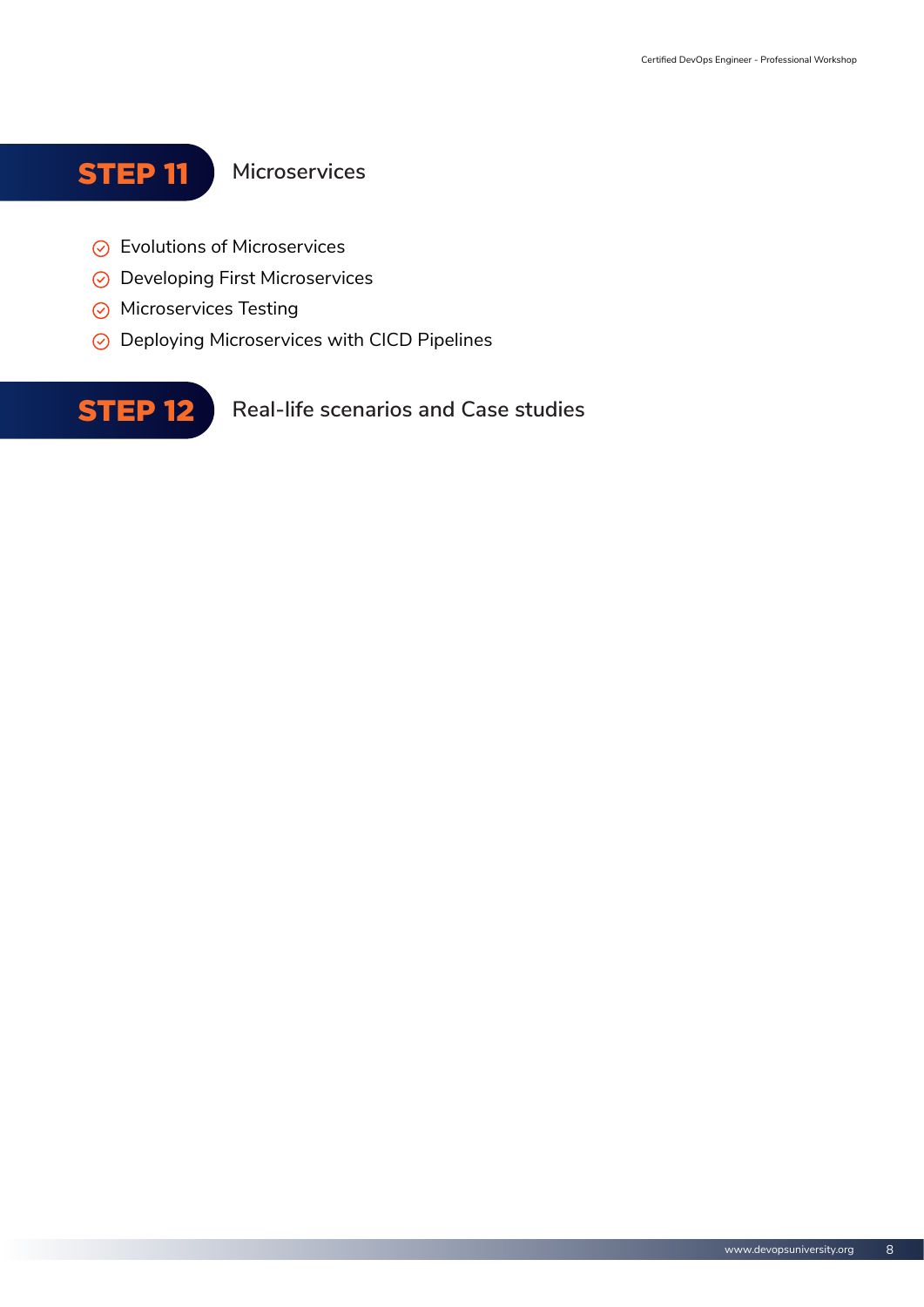# Program Curriculum

## **1. Linux Fundamental Training (Self-paced)**

- $\odot$  Linux introduction
- $\odot$  Linux commands and tools, and file operations in Linux
- $\odot$  User administration
- $\odot$  Boot and package management
- $\odot$  Linux process and scripting
- $\odot$  Security Administration, Shell Scripting and Virtualization
- $\odot$  Networking

## **2. Introduction to DevOps**

- **⊘** What is DevOps?
- $\odot$  IT Evolution
- **⊘** History of DevOps
- **⊙** Different Teams Involved
- $\odot$  DevOps definitions
- $\odot$  DevOps and Software Development Life Cycle
- **⊘** Waterfall Model
- **⊘** Agile Model
- $\odot$  DevOps main objectives
- $\odot$  Prerequisites for DevOps
- $\odot$  Continuous Testing and Integration
- $\odot$  Continuous Release and Deployment
- $\odot$  Continuous Configuration Management
- $\odot$  Continuous Application Monitoring
- ⊙ DevOps Tool sets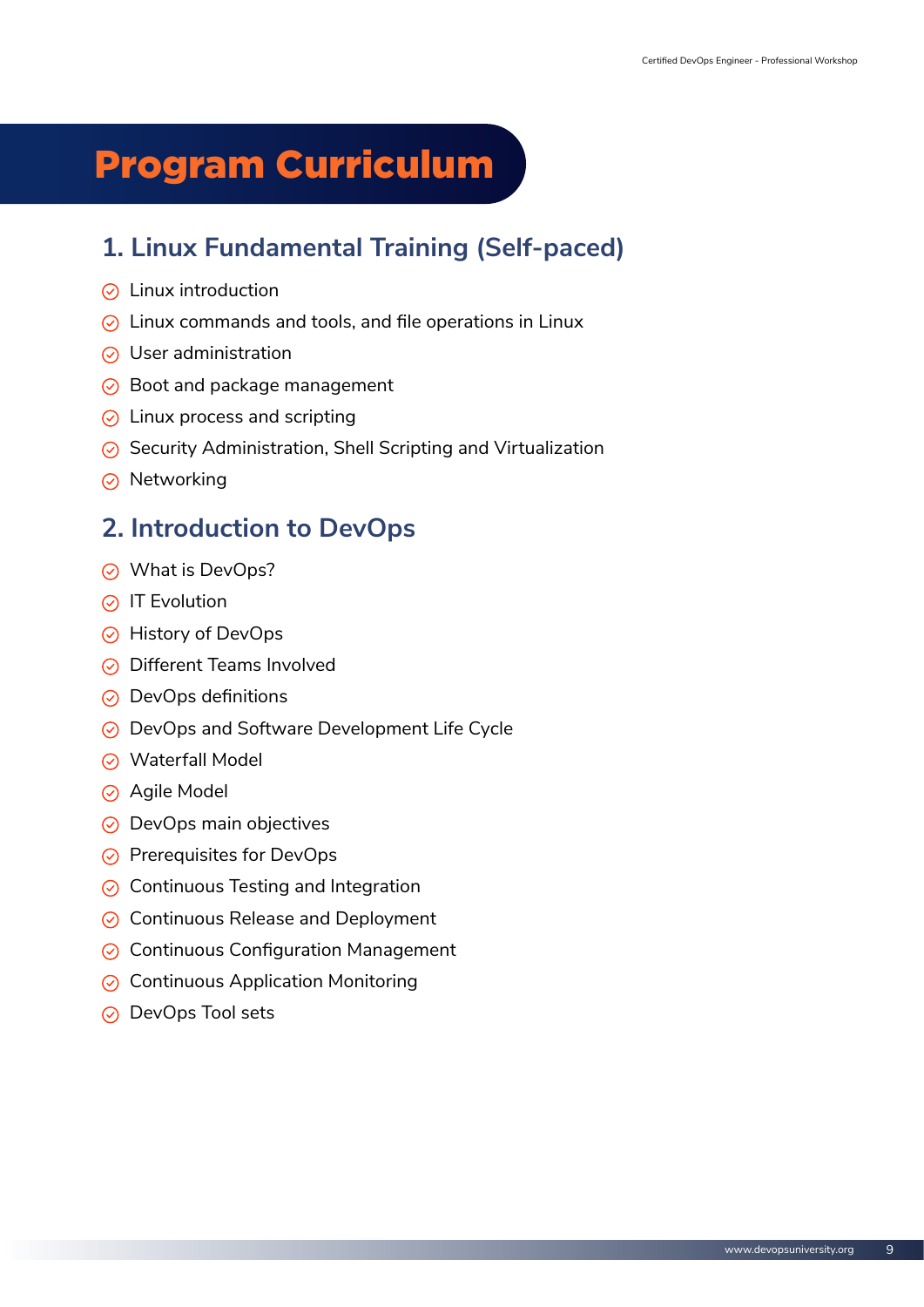## **3. Cloud Overview – AWS**

- $\odot$  Introduction to Cloud Computing
- $\odot$  Introduction to cloud computing world
- $\odot$  History
- $\odot$  Cloud business models
- $\odot$  Public, Private and Hybrid cloud models
- $\odot$  Advantages of cloud computing
- $\odot$  AWS Regions and Availability zones. Tools to access services
- **⊘** AWS Cloud Setup Free Tier
- $\odot$  Overview of the console
- Aws EC2 (Elastic Compute Cloud)
- $\odot$  Aws S3 (Simple Storage Service)
- $\odot$  Security Groups

#### **4. GIT**

- **⊘** Version Control System
- **⊘** Centralized & Distributed Version Control System
- Anatomy of GIT
- $\odot$  GIT Features
- 3-Tree Architecture
- **⊙** GITHUB Projects
- $\odot$  Git Repositories
- $\odot$  GITHUB Management and Commands

```
vClone vCheckout vCommit
```
- vPush vMerge vPull Request vFork/Pull
- **⊘** Git Branches
- $\odot$  Remote branch
- **⊘** Local branch
- $\odot$  Advantages of Git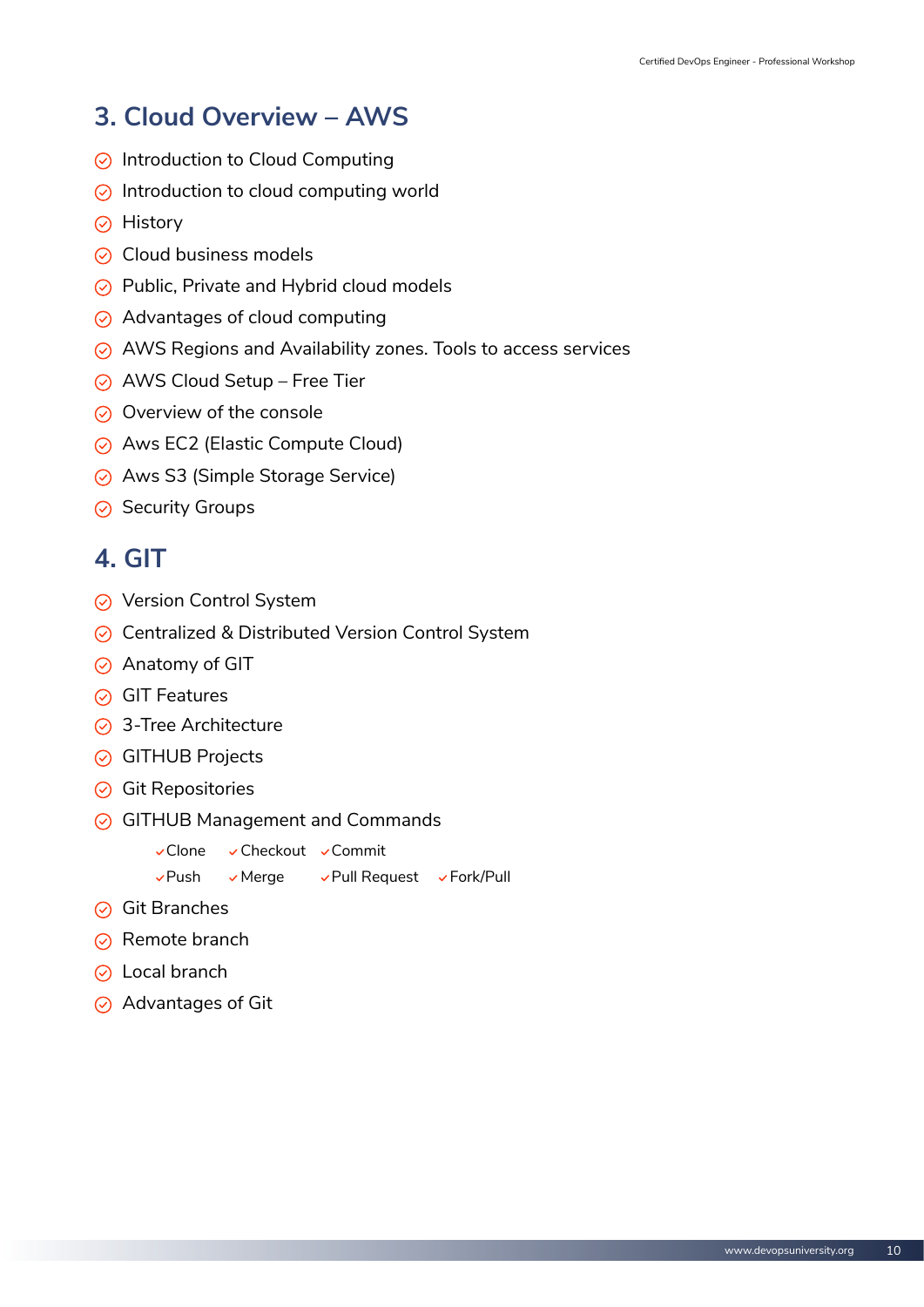## **5. Build tools - Maven**

- **⊘** Java Compiler
- $\odot$  Maven Life Cycle
- $\odot$  Maven Installation
- $\odot$  Maven build requirements
- $\odot$  Maven POM XML File

#### **6. Jenkins**

- $\odot$  Getting started with Jenkins
- $\odot$  Overview
- $\odot$  How to Take this Course and How to Get Support?
- $\odot$  About Continuous Integration
- $\odot$  Introduction to Jenkins and the History of Jenkins
- $\odot$  Install Java
- $\odot$  Install Jenkins
- $\odot$  Jenkins Architecture and Terms of Jenkins
- $\odot$  Overview of Jenkins UI
	- $\vee$  Dashboard and Menus  $\vee$  Create Our First Jenkins Job  $\vee$  Run our First Jenkins Job
- $\odot$  Email configuration, Global Security, Master-Slave Architecture

#### **Continuous Integration (CI) with Jenkins**

- $\odot$  Install Git and Jenkins GitHub Plugin
- $\odot$  Install Maven on your Local Box
- $\odot$  Configure Jenkins to Work with Java, Git and Maven
- $\odot$  Create our First Maven-based Jenkins Project
- $\odot$  Create our First Maven-based Jenkins Project

| $\checkmark$ Cl Pipeline | $\checkmark$ Compile | $\checkmark$ CodeReview |
|--------------------------|----------------------|-------------------------|
|--------------------------|----------------------|-------------------------|

- vUnitTest vCodeCoverage vBackage
- $\odot$  Integration with JFrog and Sonar
- $\odot$  Run our First Jenkins Build and Jenkins Workspace
- $\odot$  Trouble Shooting: Run our First Jenkins Build and Jenkins Workspace
- $\odot$  Triggers in Jenkins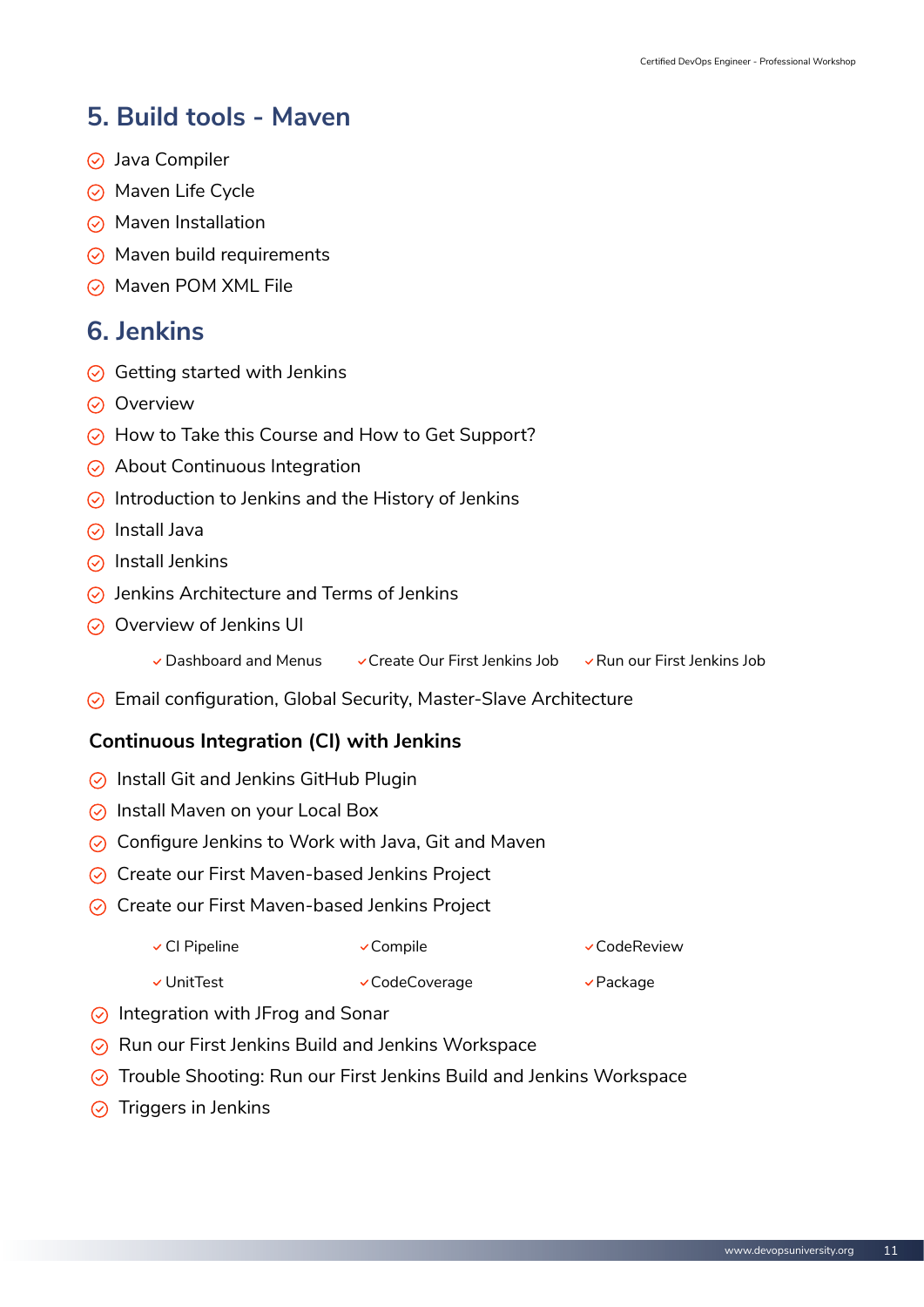#### **Continuous Delivery (CD) with Jenkins**

- $\odot$  Archive Build Artifacts
- $\odot$  Install and Configure Tomcat as the Staging Environment
- $\odot$  The latest Deploy to Container plug-in
- $\odot$  Jenkins Build Pipeline
- $\odot$  Parallel Jenkins Build
- $\odot$  Master and slave
- $\odot$  Deployment

## **7. Containerization – Docker**

- $\odot$  Overview & Setup
- $\odot$  What is docker & why?
- $\odot$  Docker Editions: Which one should I use?
- **⊘** Docker Version Format Change in Early 2017
- ◯ Docker Support for Different OS
- $\odot$  Docker for Windows
- ◯ Docker for Mac
- $\odot$  Docker for Linux
- $\odot$  Docker for Linux Setup and Tips
- ◯ Download Docker CE for your Linux distribution
- **⊘** Download Docker Compose

#### **Introduction to Docker Components**

- Docker Hub (Public repo)
- $\odot$  Docker Trusted Registry (Private repo)
- $\odot$  Docker Engine
- **⊘** Docker Container
- **⊘** Docker Image
- **⊘** Docker Compose
- **⊘** Docker Swarm
- **⊘** Docker Services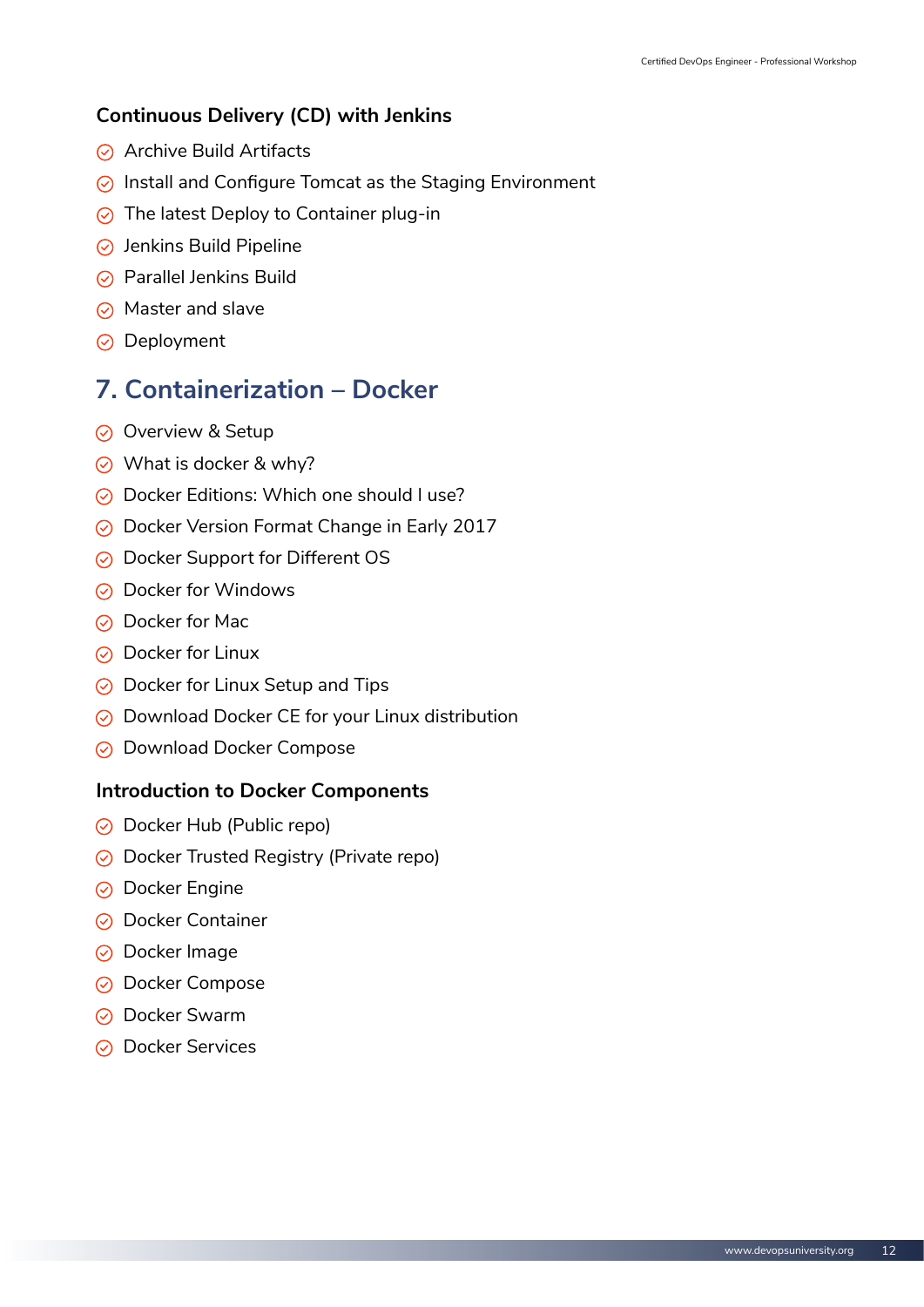#### **Docker Images**

- $\odot$  What is in a Docker Image?
- $\odot$  Official Docker Image Specification
- $\odot$  Centre for Images: The Docker Hub (Public)
- $\odot$  List of Official Docker Images
- ◯ Working with Images: image layers, tagging, Pushing to Docker Hub
- $\odot$  Building Images: The Dockerfile Basics
- $\odot$  Build Your Own Dockerfile and Run Containers

#### **Docker Containers & Internals**

- $\odot$  Container vs VM
- $\odot$  Detached and Interactive Modes
- $\odot$  What Happens When We Run a Container?
- ◯ What's Going on In Containers: CLI Process Monitoring
- $\odot$  Getting a Shell Inside Containers
- $\odot$  Container Lifetime & Persistent Data Using Volumes
- $\odot$  Docker container Networking, default & user defined networks

#### **Docker Compose**

- $\odot$  Spin up multiple containers with Single command
- ◯ Docker Compose and the docker-compose.yml File
- $\odot$  Running Compose Commands
- $\odot$  Adding Image Building to Compose Files

#### **8. Docker-Swarm**

- $\odot$  Introduction to Swarm & Advantages
- $\odot$  How to create a swarm (cluster of nodes)?
- $\odot$  How to add nodes to swarm?
- $\odot$  How to deploy services/containers to swarm?
- $\odot$  Docker stack deploy
- $\odot$  Introduction to UCP (Universal Control Pane)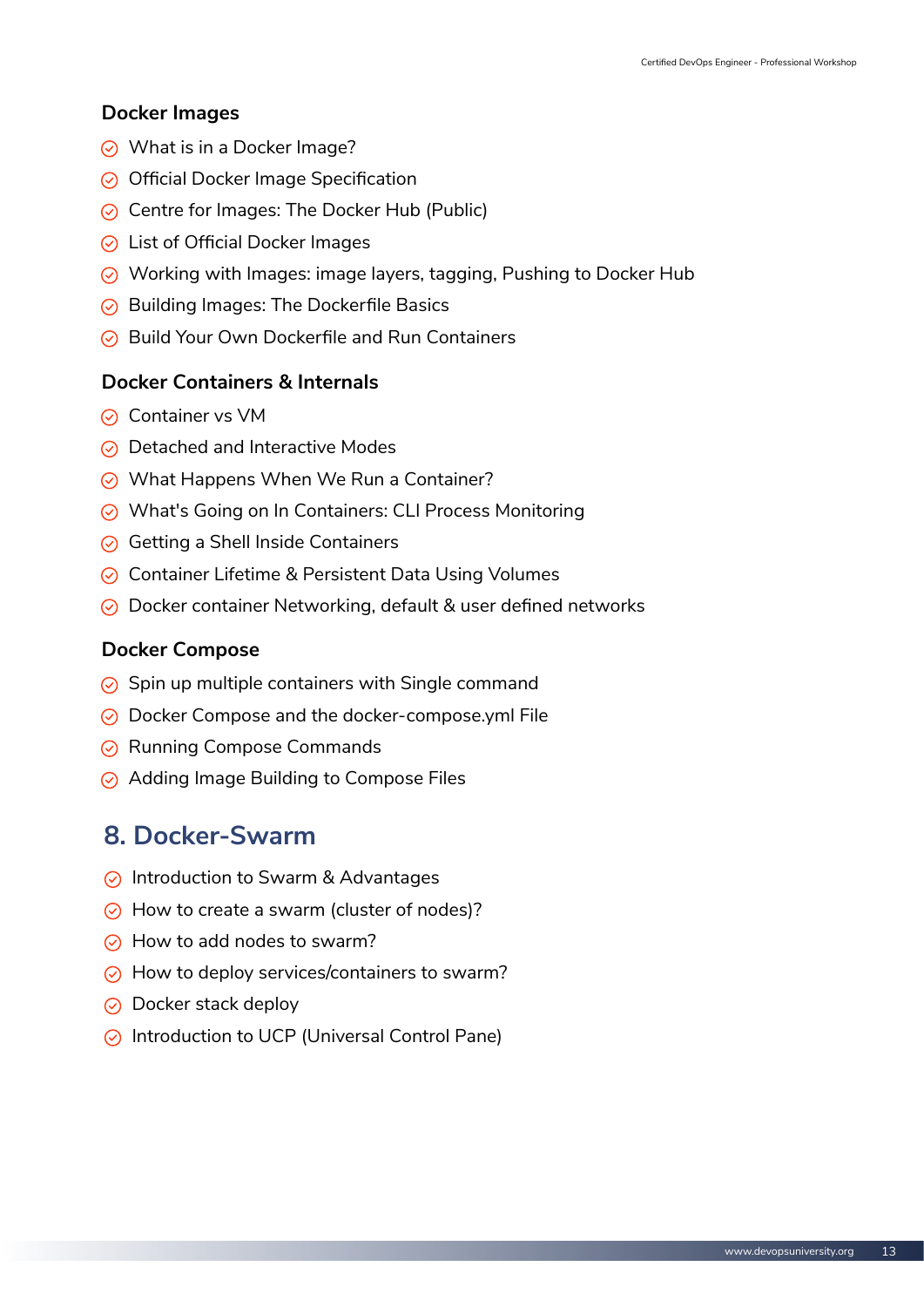#### **9. Kubernetes**

- $\odot$  What and why is Kubernetes?
- $\odot$  Comparison with Docker Swarm
- $\odot$  Installation
- $\odot$  Components and Terminology
- $\odot$  Masters and Nodes
- **⊘** Pods
- $\odot$  Replications
- $\odot$  Services
- **⊘** Deployment

#### **10. Configuration Management – Ansible**

- $\odot$  Introduction
- $\odot$  Ansible Server / Ansible Controller
- $\odot$  Ansible and Infrastructure Management
- $\odot$  Ansible Server Configuration file
- $\odot$  How Ansible picks the configuration?
- **⊙** Update MISC parameters
- $\odot$  Ansible Inventory
	- v Ungrouped Hosts Crouped Hosts Groups of Groups v Groups of Groups

 $\odot$  Checking connection to remote nodes o SSH Keys

Using username/password

- **⊘** Ansible Facts
- $\odot$  Ansible Playbooks
	- v'hosts' parameter v'become' parameter
	- $\vee$ 'gather\_facts' parameter  $\vee$ 'tasks' parameter
- $\odot$  Conditions
- **⊘** Loops
	- $\checkmark$  with\_items
- $\odot$  How to store output of one task and use it in another task?
- **⊘** Variables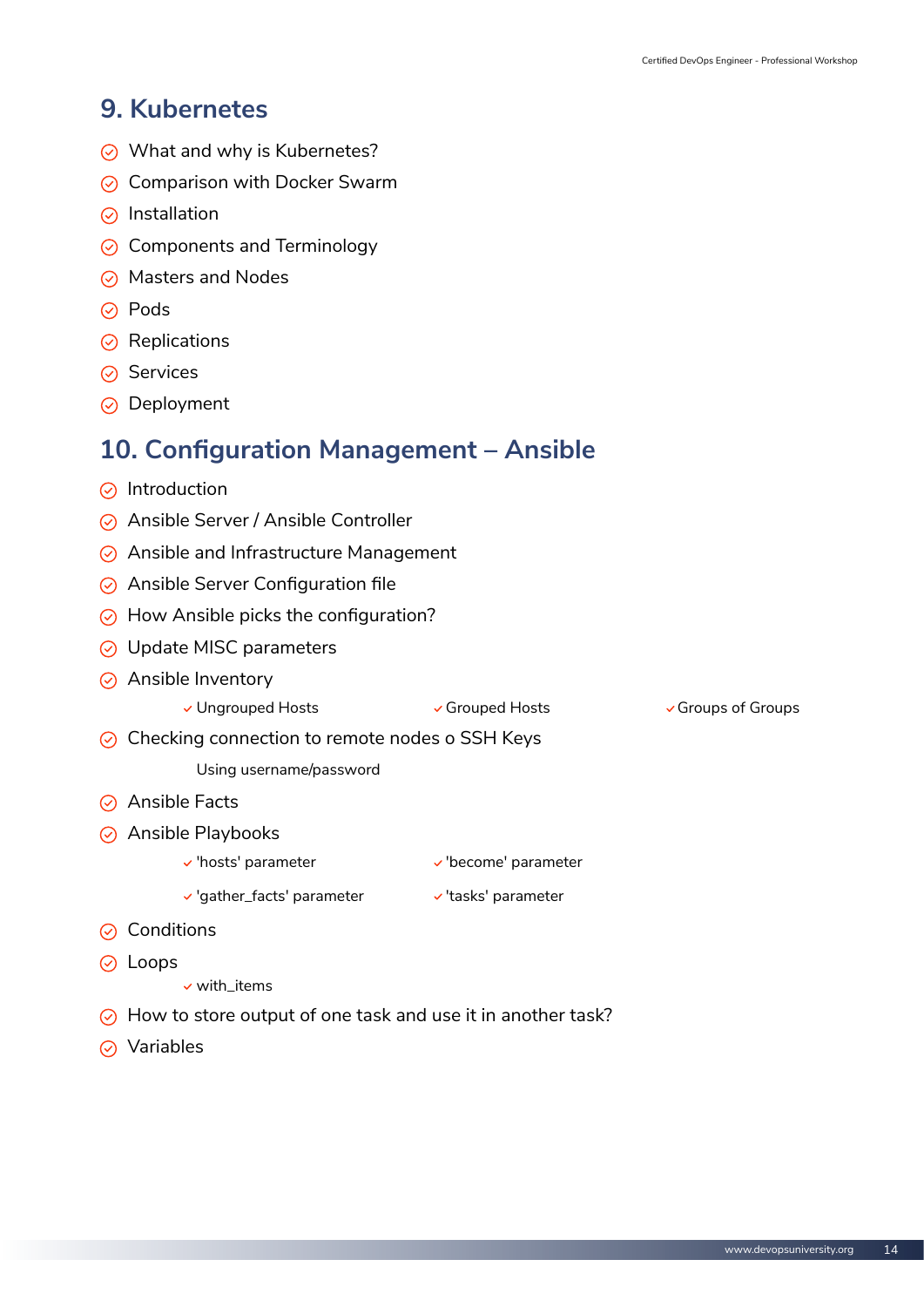- $\odot$  Roles
- $\oslash$  MISC

v Ansible Vault Ansible Pull Ansible Vault Ansible Galaxy

- **⊘** Ansible AWX (Tower)
- $\odot$  Use cases and Examples
- $\odot$  Overview of Puppet
- $\odot$  Comparison of Ansible and Puppet

## **11. Logging - Splunk**

- What Is Splunk?
- $\odot$  About Machine Data
- What does Splunk Do?
- **⊘** Why Splunk?
- ◯ Understanding Splunk Architecture & its Components
- $\odot$  Installation of Splunk and Forwarder
- **⊙** Splunk Search
- $\odot$  Use cases and Examples

#### **12. Infrastructure Monitoring - Nagios**

- $\odot$  Infrastructure monitoring Intro
- $\odot$  Nagios Core vs XI
- $\odot$  Setting up Nagios
- **⊘ Configuring Windows & Linux Hosts**
- $\odot$  Configuring Alerts and Email Notifications
- $\odot$  Plugins
- $\odot$  Introduction to Prometheus and Grafana
	- $\checkmark$  Container monitoring with Prometheus and Grafana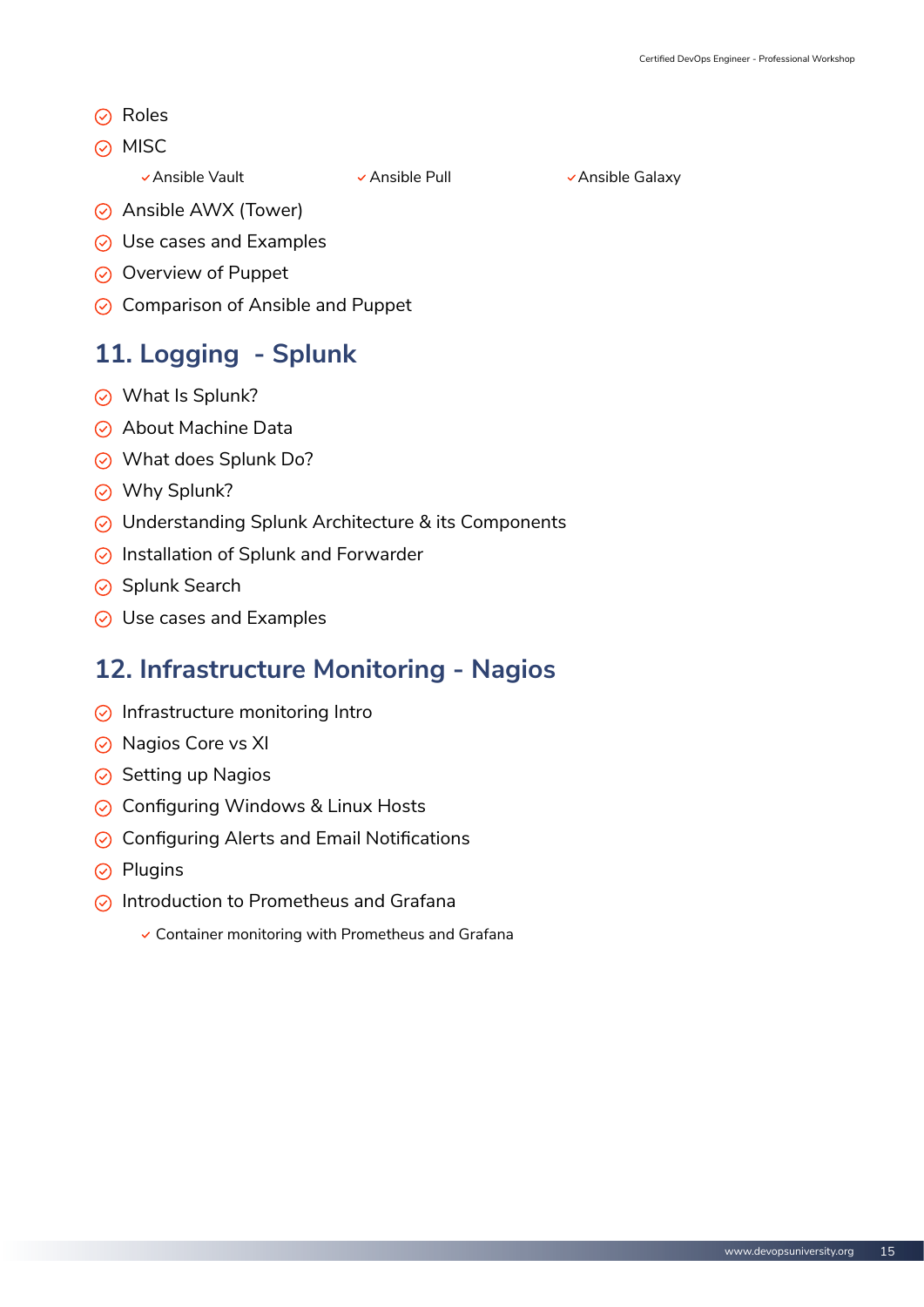## **13. CI/CD Pipeline with Jenkins Pipeline as code**

- $\odot$  Introduction to JPaC
- Types of JPaC
	- $\checkmark$  Declarative  $\checkmark$  Scripted

- $\odot$  Pipeline as a code basics
- $\odot$  Building a basic CI pipeline as code for Java app
- $\odot$  Building a job from pipeline code present in GIT repo
- $\odot$  Executing parallel stages in a pipeline
- $\odot$  Generating pipeline script & directives using Jenkins inbuilt generators

## **14. Terraform**

- $\odot$  Introduction to Configuration Management
- $\odot$  Introduction to Provisioning
- $\odot$  Infrastructure as a code
- **⊘** About Terraform
- $\odot$  Setting up Terraform
- **⊙** Understanding HCL
- $\odot$  Basics of Terraform variables, templates, modules & commands
- **⊙** Terraform for Local Changes
- **⊘** Terraform on AWS
- **⊙** Terraform on Google Cloud

## **15. Microservices**

- $\odot$  Evolution of Microservices
	- $\checkmark$  Monolithic Architecture
	- Service Oriented Architecture
	- What is Microservice
	- SOA vs Microservice
- $\odot$  Microservice Develop
	- Write First Microservice
- $\odot$  Microservice Testing
	- $\checkmark$  Testing Scenarios and Strategy
	- $\checkmark$  Test at Different levels
- **⊘** Deploying Microservice
	- $\checkmark$  Setting Up CICD pipeline
	- Touchless Deployment to Prod Environment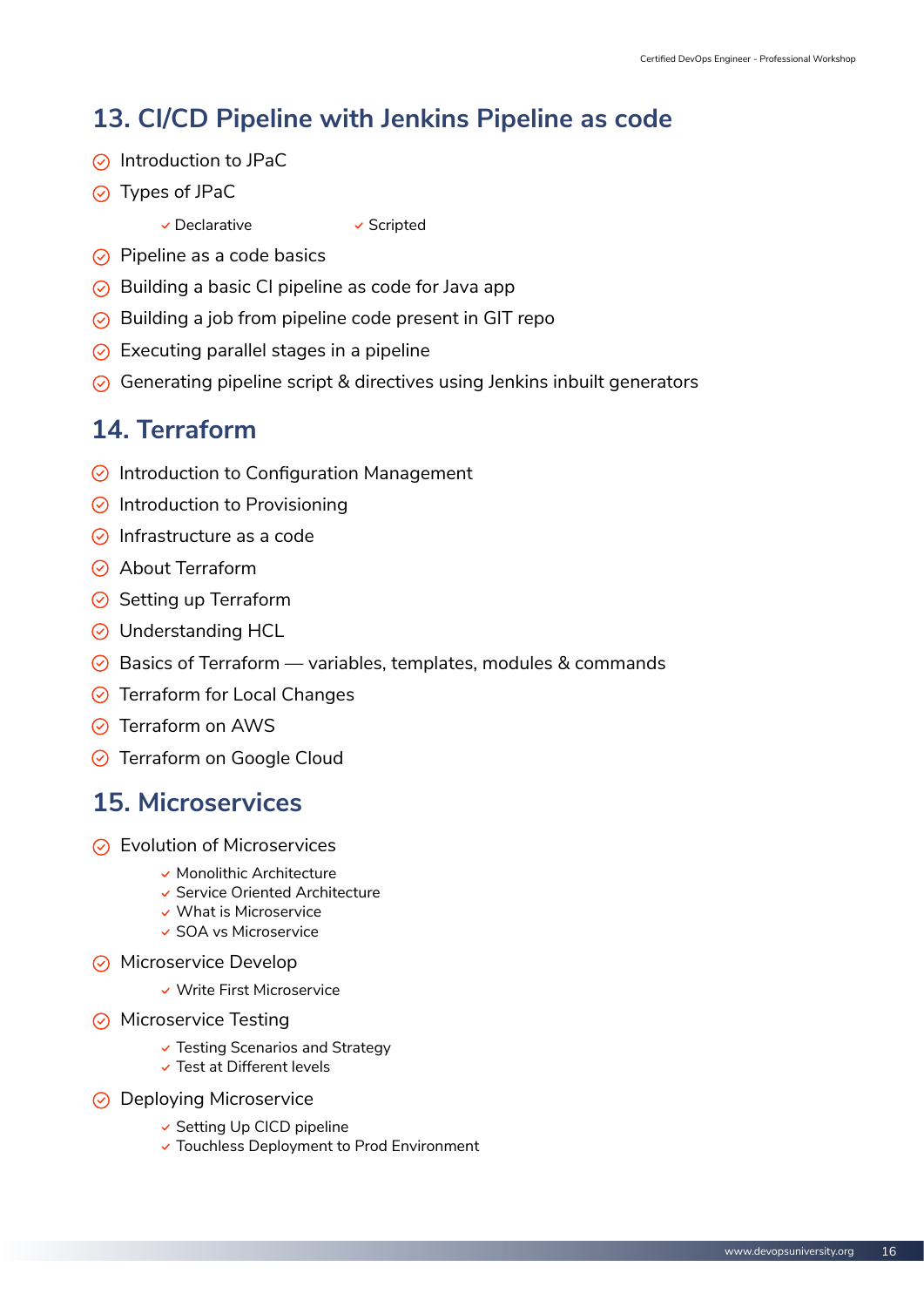# **Certificate**

## CERTIFIED DEVOPS ENGINEER - PROFESSIONAL

BY DEVOPS UNIVERSITY



Has successfully completed the DevOps University's DevOps Certification requirements and is recognized as a Certified DevOps Engineer - Professional

Certificate Id : 0123456789 Validation at : devopsuniversity.org/validate

Sachin

Name Designation



Isssue Date



CERTIFIED DEVOPS ENGINEER

 $\rightarrow$ 

UNIVERSITY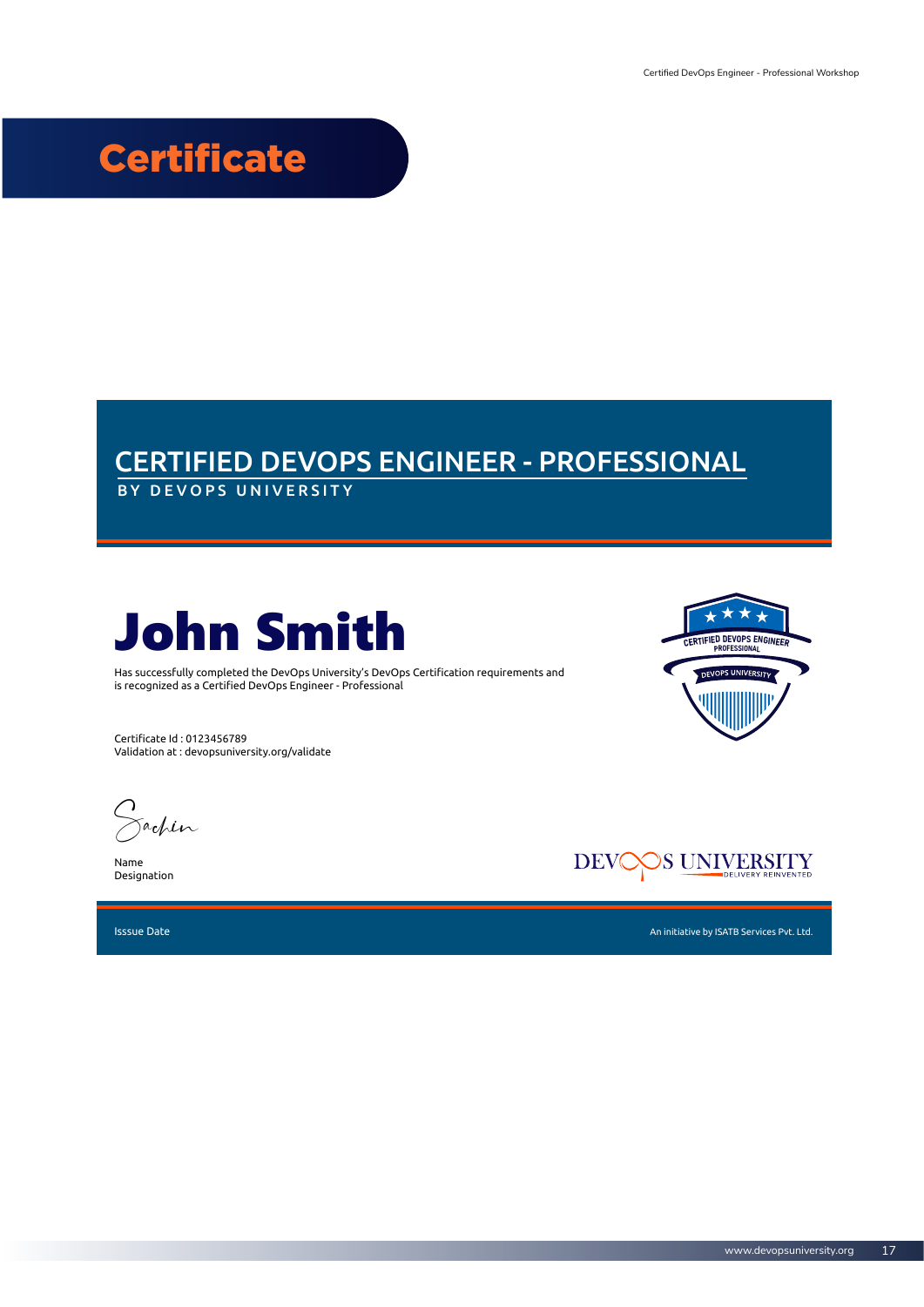

# About DevOps University

**DevOps University** is an autonomous organization which promotes DevOps by bringing all communities together to share their knowledge at a single platform.

**DevOps University** provides DevOps Courses through its accredited partners and grants valuable DevOps Certifications to IT professionals and prospects, who want to excel or build their career in the emerging world of DevOps. These certifications not only assess your deep knowledge on DevOps but are available with a minimal cost.

We partner with individuals, IT prospects, organizations and provide customized trainings, workshops and consultancy as per their training & business needs.

DevOpsUniversity.org provides DevOps technical Workshops and Bootcamps through their accredited partners only, who believes in their philosophy. These Workshops and Bootcamps are concluded with a Certification from DevOps University.

**DevOps University's** portfolio of **DevOps Certifications** are well structured by keeping the need of an emerging DevOps market and to empower you and your organization to address dynamic need of customers. Certified DevOps Executive are for senior leaders and executives, Certified DevOps Engineer for development team and Certified DevOps Architect for DevOps engineers are widely accepted certifications across IT industry.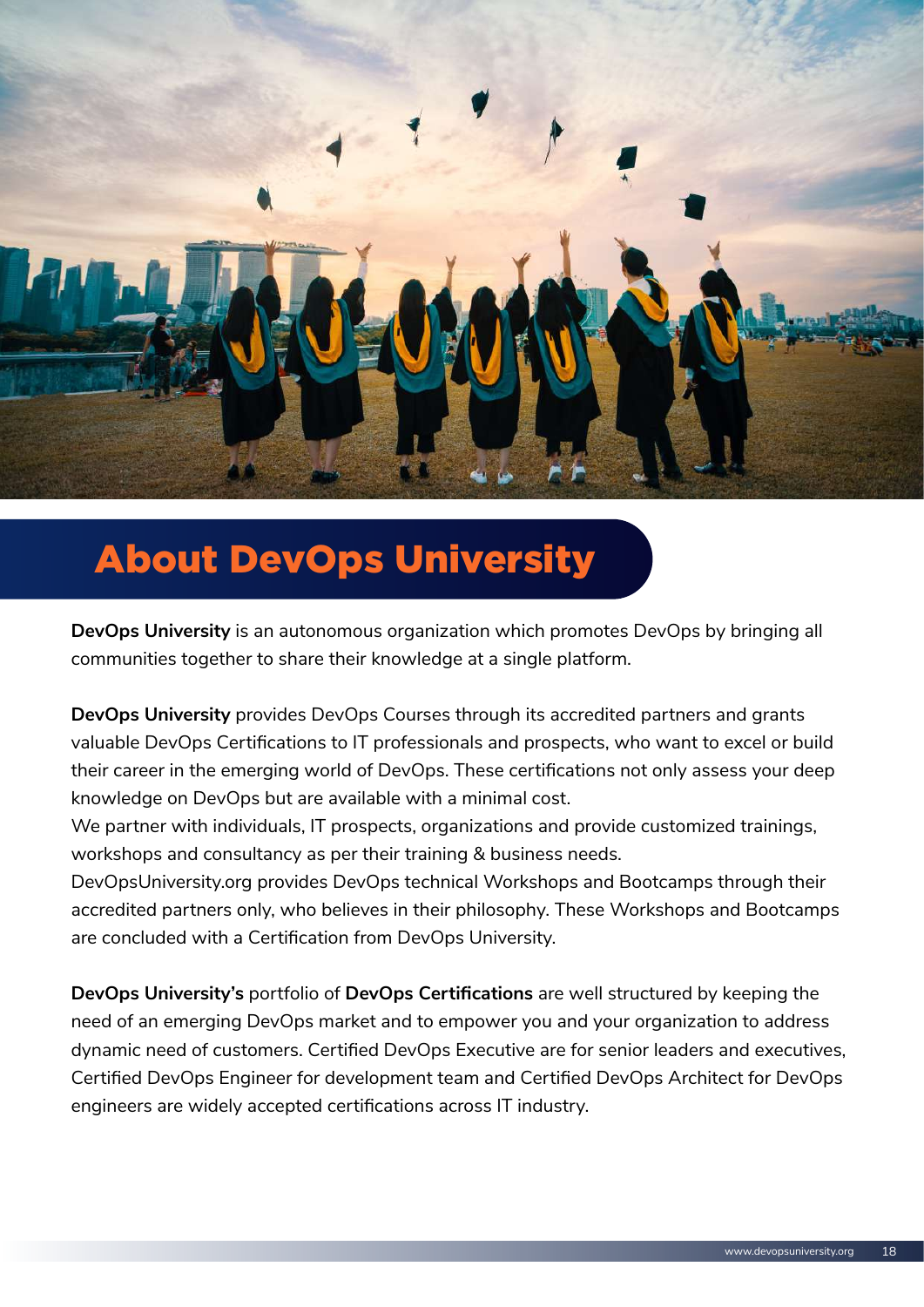# **World's Only Experiential DevOps Learning Platform!**

**DEVOPS TRANSFORMATIONAL JOURNEY**













DEVOPS **COMMUNITY 250+**